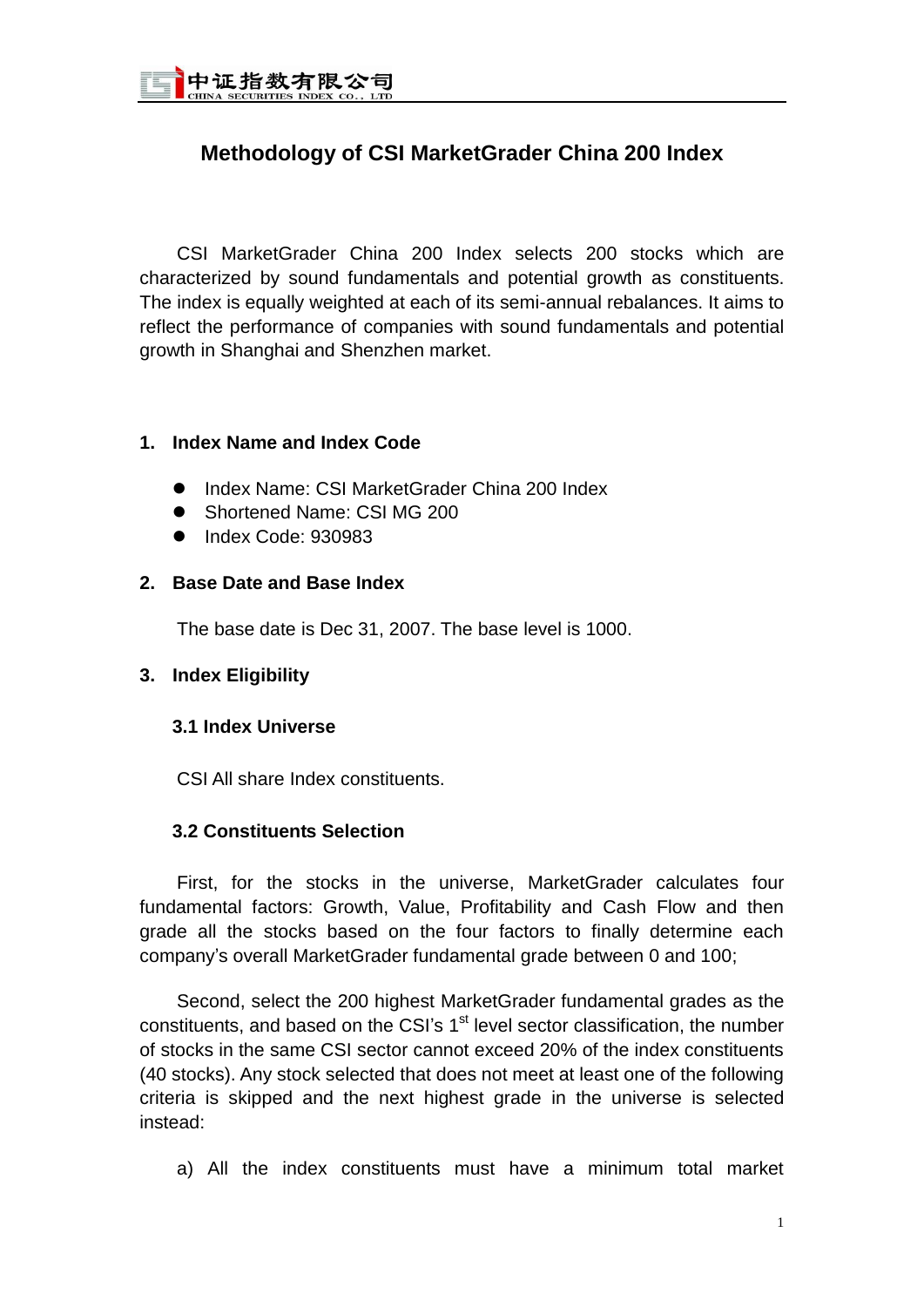

capitalization of RMB 700 million on the day of the selection;

b) All the index constituents must have a minimum three-month average daily traded value of RMB 14 million as of the day of the selection;

c) All the index constituents must have a minimum trailing 12-month aggregate trading volume of RMB 350 million as of the selection date;

d) At least 20% of all selections (40 stocks) must have a total market capitalization of at least RMB 14 billion on the day of the selection;

e) All the index constituents must have filed quarterly or annual financial statements with the local regulator within the 12 months preceding the selection date.

#### **4. Index Calculations**

The index is weighted as the following calculation formula: Current Index  $=$ Current Total Adjusted Market-Cap / Divisor × Base Level

Where Current Total Adjusted Market-Cap =  $\Sigma$  (Stock Price  $\times$  Number of Free Float Adjusted Shares × Weight Factor)

For the calculation of number of free float adjusted shares, please refer to Index Calculation and Maintenance Methodology for further details. The value of Weight Factor is between 0 and 1 so as to make each constituent's weight equal.

#### **5. Constituents and Index Weights Adjustment**

#### **5.1 Constituent's Periodical Review**

The index is adjusted and rebalanced twice a year and the adjustment will be effective as of the next trading day after the  $2^{nd}$  Friday of June and December.

Weight Factor is assigned to each constituent at each rebalancing. The effective date is the same as that of the constituent adjustment. The Weight Factor stays the same until next rebalancing day.

### **5.2 Ongoing Review**

In case that the representativeness and investability is affected due to significant changes beyond periodical reviews, CSI may review the constituent stocks immediately. Delisted stocks will be deleted from the constituents.